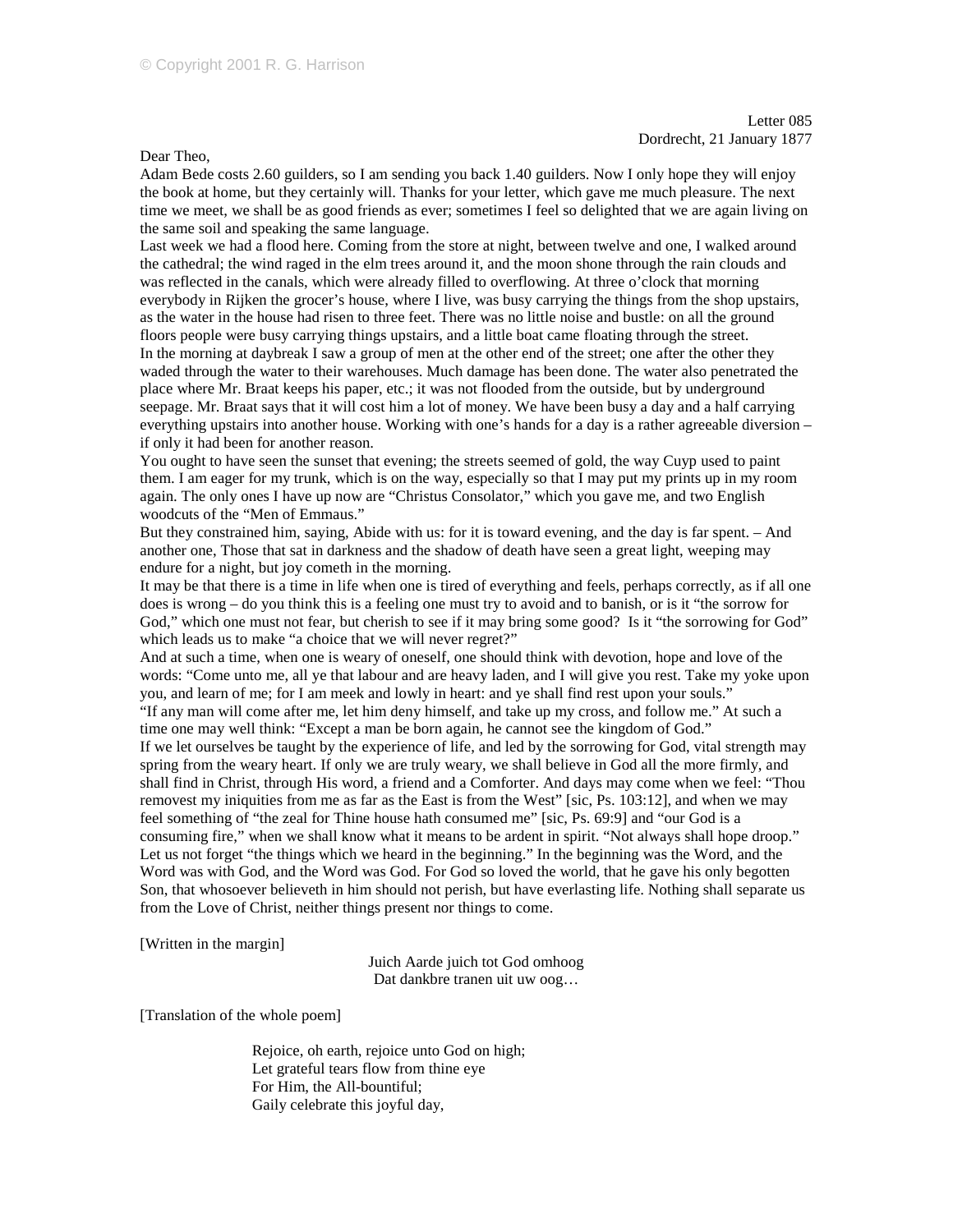The most beautiful the world Has ever seen glow on her horizon. We still can hear the cheering of that blissful night When the stars with new splendour And the Host of Angels with new gladness Rejoiced in the coming of Jesus.

Ik weet aan wien ik mij vertrouwe…[for translation of the whole verse, *see* Letter 79]. Niet altijd zal de hope kwijnen…[Not always shall hope droop…]

't Hijgend hert der jacht ontkomen…

[Dutch version of the well-known hymn

As pants the hart for cooling streams When heated in the chase, So longs my soul, O God, for thee, And thy refreshing grace, etc.]

O mijn ziel, wat buigt ge u neder…[For translation see Letter 82a]

Last Sunday I was in the French church here, which is a very solemn and dignified and has something most attractive about it. The text was, "Hold that fast which thou hast, that no man take thy crown." The sermon closed with: "If I forget thee, O Jerusalem, let my right hand forget her cunning." After church I went for a lovely walk along a dyke past the mills; the glittering sky over the meadows was reflected in the ditches. There are some special things in other countries, for instance the French coast I saw at Dieppe: the cliffs topped with green grass, the sea and the sky, the harbour with the old boats as if painted by Daubigny, with brown nets and sails, the small houses, among them a few restaurants, with little white curtains and green pine branches at the windows, the carts with white horses harnessed in large blue halters and red tassels, the drivers with their blue smocks, the fishermen with their beards and oilskins, and the French women with pale faces, dark, often rather deep-set eyes, black dresses and white caps. And, for instance, the streets of London in the rain with the lamps, and a night spent there on the steps of a little old grey church, as happened to me this summer after that trip from Ramsgate.

There are indeed some special things in other countries, but last Sunday, when I walked on that dyke, I thought how good it felt to be on Dutch soil, and I felt something like, "Now it is in mine heart to make a covenant with the Lord God!" For the memory of old times came back to me, among other things how we used to walk with Father to Rijsbergen, etc., during the last days of February and heard the lark above the black fields with young green corn, beheld the sparkling blue sky with the white clouds above, and then the paved path with the beech trees.

Oh, Jerusalem, Jerusalem! Or rather, Oh, Zundert! Oh, Zundert! Who knows if we might not walk together beside the sea this summer! We must stay good friends, anyway, Theo, and just believe in God and trust with an abiding trust in Him who presides over prayer and over thought – who can tell to what heights grace can rise?

Warmest congratulations on today [Their father's birthday] – it is already half-past one and so it is the eighth of February – may God spare us our father for a long time yet and may "He bind us closely to one another, and may our love for Him strengthen our bonds ever more."

Father wrote that he had already seen starlings. Do you still remember how they used to perch on the church at Zundert? So far I have not noticed any here, but I did see a great many crows on the Great Church in the morning. Now it will soon be spring again and the larks, too, will be returning. "He reneweth the face of the earth," and it is written: "Behold, I make all things new," and much as He renews the face of the earth, so He can also renew and strengthen man's soul and heart and mind. The nature of every true son does indeed bear some resemblance to that of the son who was dead and came back to life. Let us not forget the text "sorrowful yet always rejoicing," "unknown and yet well known," and write the word weemoed [melancholy] as two words, wee [woe] and moed [courage] and faith in God, who in His time can cause the loneliness which we sometimes feel even in the midst of a crowd, to fall from us. He, of whom Joseph said,